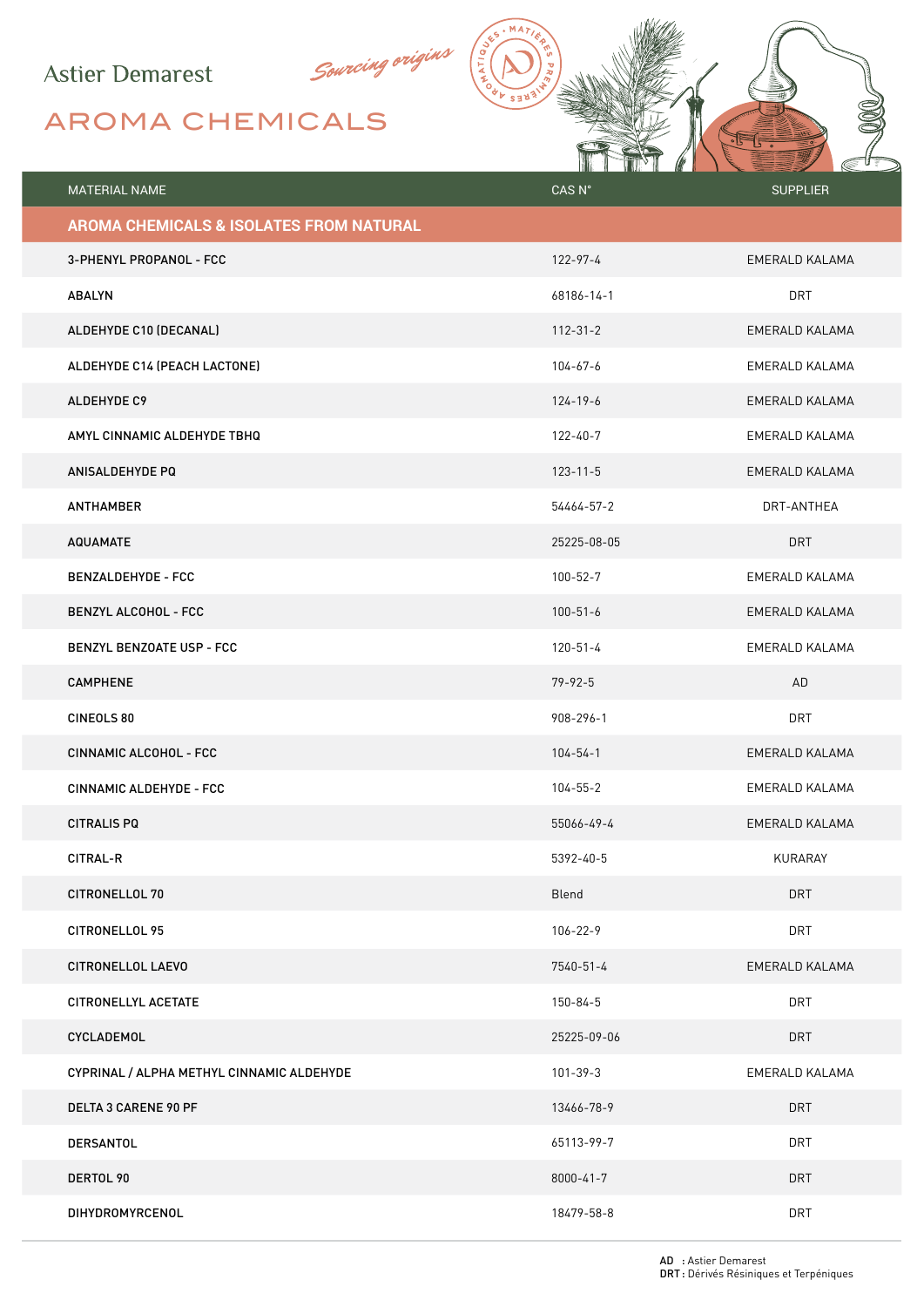| MATERIAL NAME                           | $CAS$ $N^{\circ}$ | <b>SUPPLIER</b> |
|-----------------------------------------|-------------------|-----------------|
| AROMA CHEMICALS & ISOLATES FROM NATURAL |                   |                 |
| <b>DIPENTENE 38 PF</b>                  | Blend             | <b>DRT</b>      |
| DIPHENYLMETHANE PQ                      | $101 - 81 - 5$    | AD              |
| <b>FIXAMBER</b>                         | 28371-99-5        | <b>DRT</b>      |
| <b>FLOROSOL</b>                         | 63500-71-0        | EMERALD KALAMA  |
| <b>FLOROSOL A</b>                       | 63500-71-0        | EMERALD KALAMA  |
| <b>FLOROSOL S</b>                       | 63500-71-0        | EMERALD KALAMA  |
| <b>FLORSANTOL</b>                       | 41890-92-0        | <b>DRT</b>      |
| <b>GAMMA TERPINENE 97%</b>              | $99 - 85 - 4$     | AD              |
| GERANIOL 532                            | Blend             | <b>DRT</b>      |
| GERANIOL 60                             | Blend             | <b>DRT</b>      |
| GERANIOL 70                             | Blend             | <b>DRT</b>      |
| GERANIOL 98 (PURE)                      | $106 - 24 - 1$    | DRT             |
| <b>GERANYL 60 ACETATE</b>               | Blend             | <b>DRT</b>      |
| <b>GERANYL 98 ACETATE</b>               | 105-87-3          | <b>DRT</b>      |
| <b>HERCOLYND</b>                        | 8050-15-5         | DRT-PINOVA      |
| <b>HERCOLYN DW</b>                      | 8050-15-5         | DRT-PINOVA      |
| HEXYL CINNAMIC ALDEHYDE TBHQ            | $101 - 86 - 0$    | EMERALD KALAMA  |
| <b>INDOLE</b>                           | 120-72-9          | AD              |
| LILESTRALIS PURE (LOW META ISOMERE)     | $80 - 54 - 6$     | EMERALD KALAMA  |
| LINALYL OXYDE                           | Blend             | <b>DRT</b>      |
| LINDENOL                                | $8000 - 41 - 7$   | AD              |
| <b>MATSUNOL</b>                         | 67801-20-1        | <b>DRT</b>      |
| <b>MENTHANOL</b>                        | 59985-02-07       | <b>DRT</b>      |
| <b>MENTHANYL ACETATE</b>                | 58985-18-5        | <b>DRT</b>      |
| METHOXYMELONAL                          | 62439-41-2        | AD              |
| MIRCENAL                                | $7677 - 14 - 8$   | <b>DRT</b>      |
| MMB (3-METHOXY-3-METHYL-1-BUTANOL)      | 56539-66-3        | KURARAY         |
| <b>MYRCENE 90</b>                       | 123-35-3          | <b>DRT</b>      |
| NEROL 90                                | $106 - 25 - 2$    | <b>DRT</b>      |
| <b>NEROL PURE</b>                       | $106 - 25 - 2$    | <b>DRT</b>      |
| NEROLINE BROMELIA                       | $93 - 18 - 5$     | AD              |
| <b>NERYL ACETATE</b>                    | $141 - 12 - 8$    | <b>DRT</b>      |